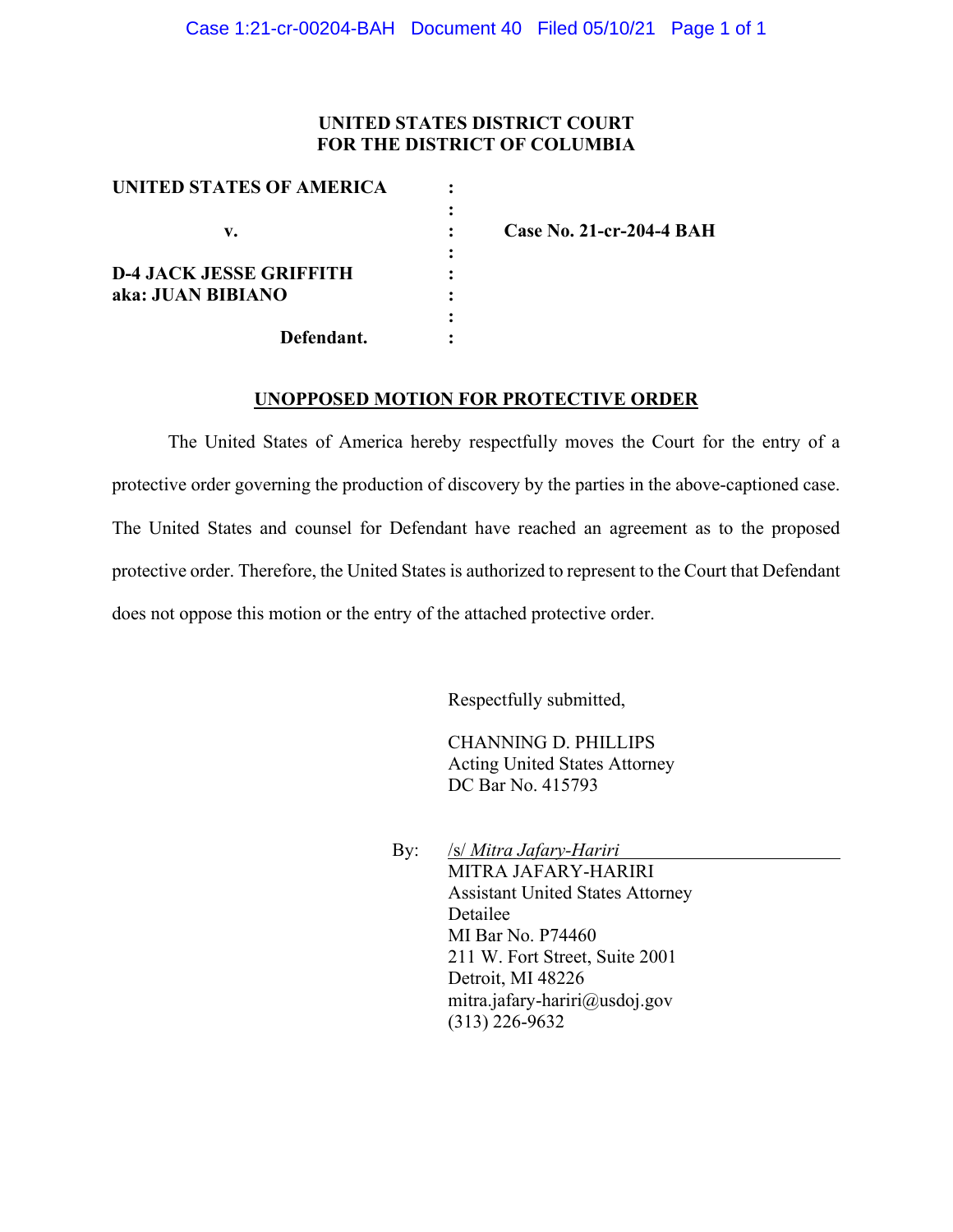## **UNITED STATES DISTRICT COURT FOR THE DISTRICT OF COLUMBIA**

| UNITED STATES OF AMERICA       |  |
|--------------------------------|--|
|                                |  |
| v.                             |  |
|                                |  |
| <b>D-4 JACK JESSE GRIFFITH</b> |  |
| aka: JUAN BIBIANO              |  |
|                                |  |
| Defendant.                     |  |

**v. : Case No. 21-cr-204-4 BAH**

### **PROTECTIVE ORDER GOVERNING DISCOVERY**

To expedite the flow of discovery material between the parties and adequately protect the

United States' legitimate interests, it is, pursuant to the Court's authority under Fed. R. Crim. P.

16(d)(1) and with the consent of the parties, ORDERED:

1. **Materials Subject to this Order.** This Order governs materials provided by the

United States at any stage of discovery during this case and which the United States has

identified as either "Sensitive" or "Highly Sensitive." Examples of materials that the United

States may designate as "Sensitive" or "Highly Sensitive" pursuant to this Order include but are

not limited to:

- a. Personal identity information as identified in Rule 49.1 of the Federal Rules of Criminal Procedure, as well as telephone numbers, email addresses, driver's license numbers, and similar unique identifying information;
- b. Information regarding the government's confidential sources;
- c. Information that may jeopardize witness security;
- d. Contact information for, photographs of, and private conversations with individuals that do not appear to be related to the criminal conduct in this case;
- e. Medical or mental health records;
- f. Sources and methods law-enforcement officials have used, and will continue to use, to investigate other criminal conduct related to the publicly filed charges;
- g. Surveillance camera footage from the U.S. Capitol Police's extensive system of cameras on U.S. Capitol grounds;<sup>1</sup>

<sup>&</sup>lt;sup>1</sup> To be clear, this does not include footage from body worn cameras from other police departments that responded on January 6, 2021, the vast amount of which the United States will *not* designate as Sensitive or Highly Sensitive. (Body worn camera footage will be marked Sensitive or Highly Sensitive only if it contains material described in paragraph one above or for a similar reason not anticipated by this Order.)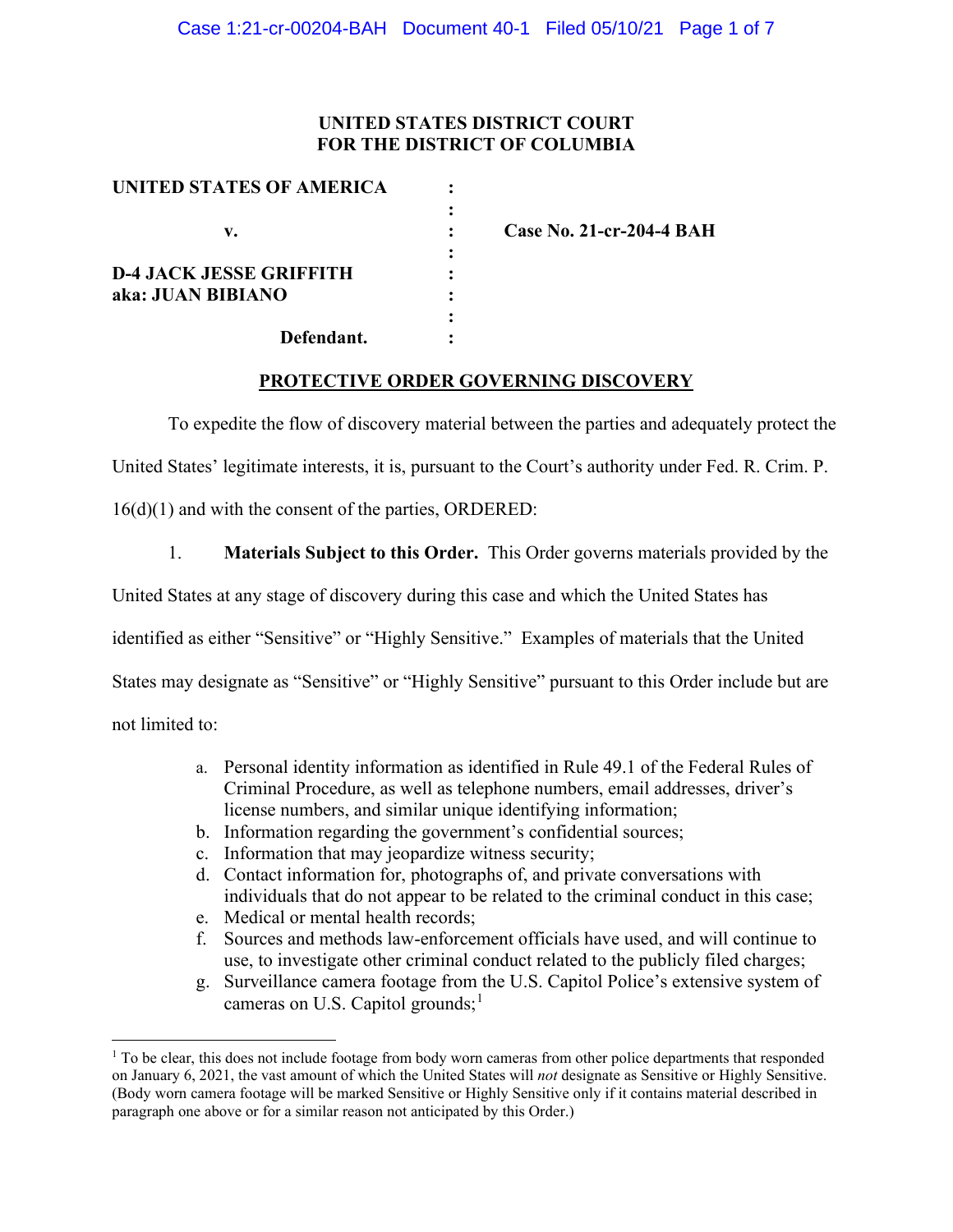- h. Repair estimates from the Architect of the Capitol;
- i. Materials designated as "security information" pursuant 2 U.S.C. §1979; and
- j. Tax returns or tax information.

This Order will not be used to designate materials as Sensitive or Highly Sensitive unless such designation is necessary for one of the reasons stated in this paragraph or for a similar reason not anticipated by this Order. The government agrees to make every effort to provide discovery in a manner that will allow for most discovery to be produced without such designations.

2. **Defendant.** Any reference to "Defendant" herein refers individually to each

defendant identified in the caption above.

3. **Legal Defense Team.** The "legal defense team" includes defense counsel

(defined as counsel of record in this case, including any post-conviction or appellate counsel)

and any attorneys, investigators, paralegals, support staff, and expert witnesses who are advising

or assisting defense counsel in connection with this case.

# 4. **Rules for the Handling of Sensitive and Highly Sensitive Materials.**

- a. **Limitations on Use.** Defendant and the legal defense team may use Sensitive and Highly Sensitive discovery materials solely in connection with the defense of this case and any other case connected to the events at the United States Capitol on January 6, 2021, including any post-conviction or appellate litigation, and for no other purpose, and in connection with no other proceeding, without further order of this Court.
- b. **Limitations on Dissemination.** No Sensitive or Highly Sensitive materials, or the information contained therein, may be disclosed to any persons other than Defendant, the legal defense team, or the person to whom the Sensitive or Highly Sensitive information solely and directly pertains or his/her counsel, without agreement of the United States or prior authorization from the Court.
- c. **Limitations on Reproduction.** Defendant, the legal defense team, and authorized persons shall not copy or reproduce the Sensitive or Highly Sensitive materials except in order to provide copies of the materials for use in connection with this case by Defendant, the legal defense team, the person to whom the Sensitive or Highly Sensitive information solely and directly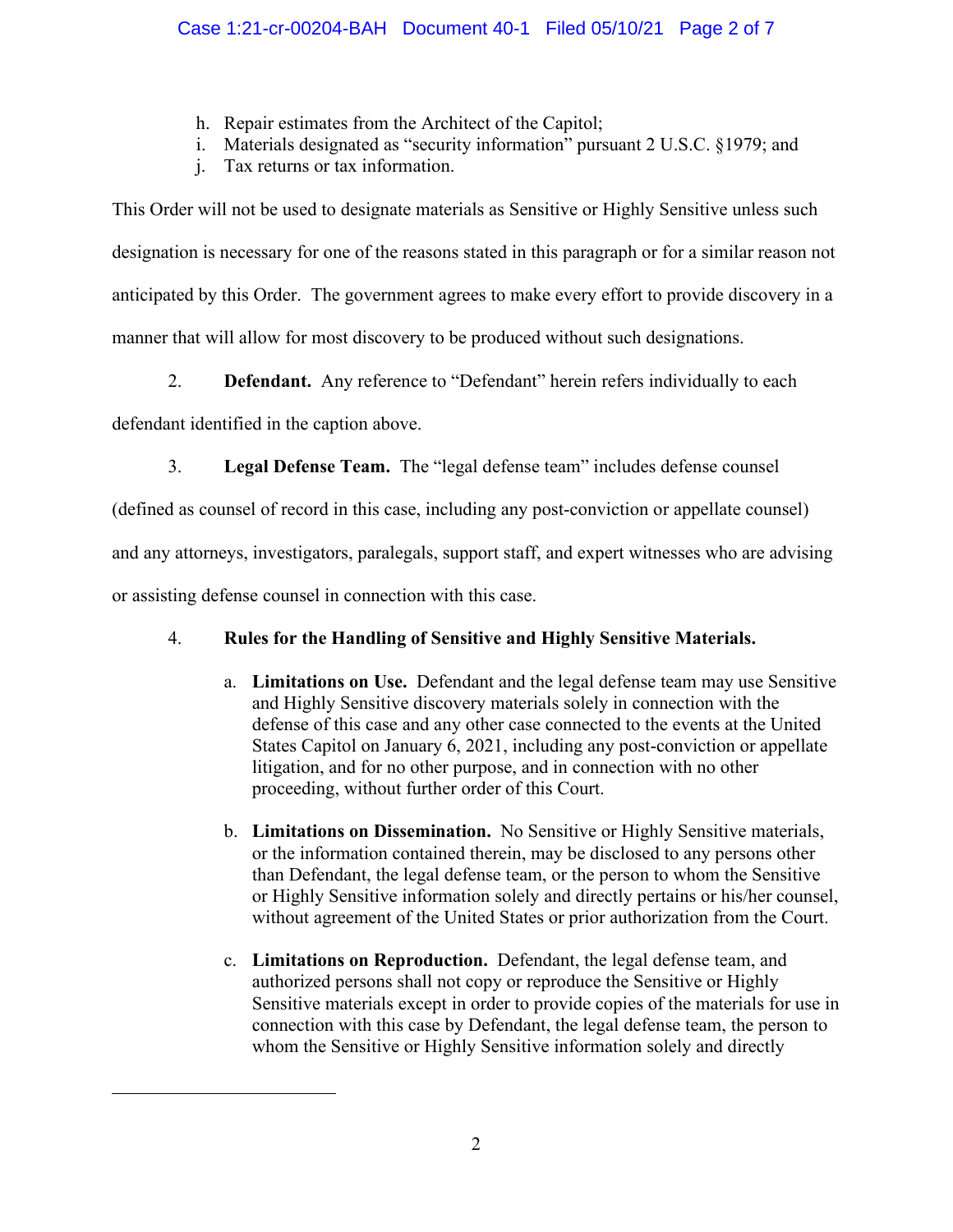pertains or his/her counsel, and other persons to whom the Court may authorize disclosure (collectively, "authorized persons").

If defense counsel provides Defendant access to Sensitive or Highly Sensitive materials, defense counsel must advise Defendant that Defendant may not record any personal identity information as identified in Rule 49.1 of the Federal Rules of Criminal Procedure or any telephone numbers, email addresses, driver's license numbers, and similar unique identifying information. By signing the attached affirmation, Defendant agrees not to do so.

Copies and reproductions, and any notes or records made in relation to the contents of the Sensitive and Highly Sensitive materials, are to be treated in the same manner as the original materials.

- d. **Court Filings.** Absent prior agreement by the parties or permission from the Court, no party shall disclose materials designated as Sensitive or Highly Sensitive in any public filing with the Court. Such materials shall be submitted under seal in accordance with Local Criminal Rule 49(f)(6). The Clerk of Court shall accept for filing under seal any filings made in compliance with that Rule and so marked by the parties pursuant to this Order.
- e. **Court Hearings.** The restrictions in this Order shall not limit either party in the use of the materials in judicial proceedings in this case. The procedures for use of designated Sensitive and Highly Sensitive materials during any hearing or the trial of this matter shall be determined by the parties and the Court in advance of the hearing or trial. No party shall disclose materials designated Sensitive or Highly Sensitive in open court without agreement by the parties that such materials may be disclosed in open court or prior authorization by the Court.

## 5. **Additional Rules for Handling of Sensitive Materials.** The following

additional terms apply to Sensitive materials:

a. **Storage.** Sensitive materials must be maintained in the custody and control of Defendant, the legal defense team, and authorized persons. This restriction shall not apply to the person to whom the Sensitive information solely and directly pertains or his/her attorney.

## 6. **Additional Rules for Handling of Highly Sensitive Materials.** The following

additional rules apply to Highly Sensitive materials:

a. **Additional Limitations on Dissemination.** Defense counsel may not provide a copy of Highly Sensitive materials to Defendant or permit Defendant to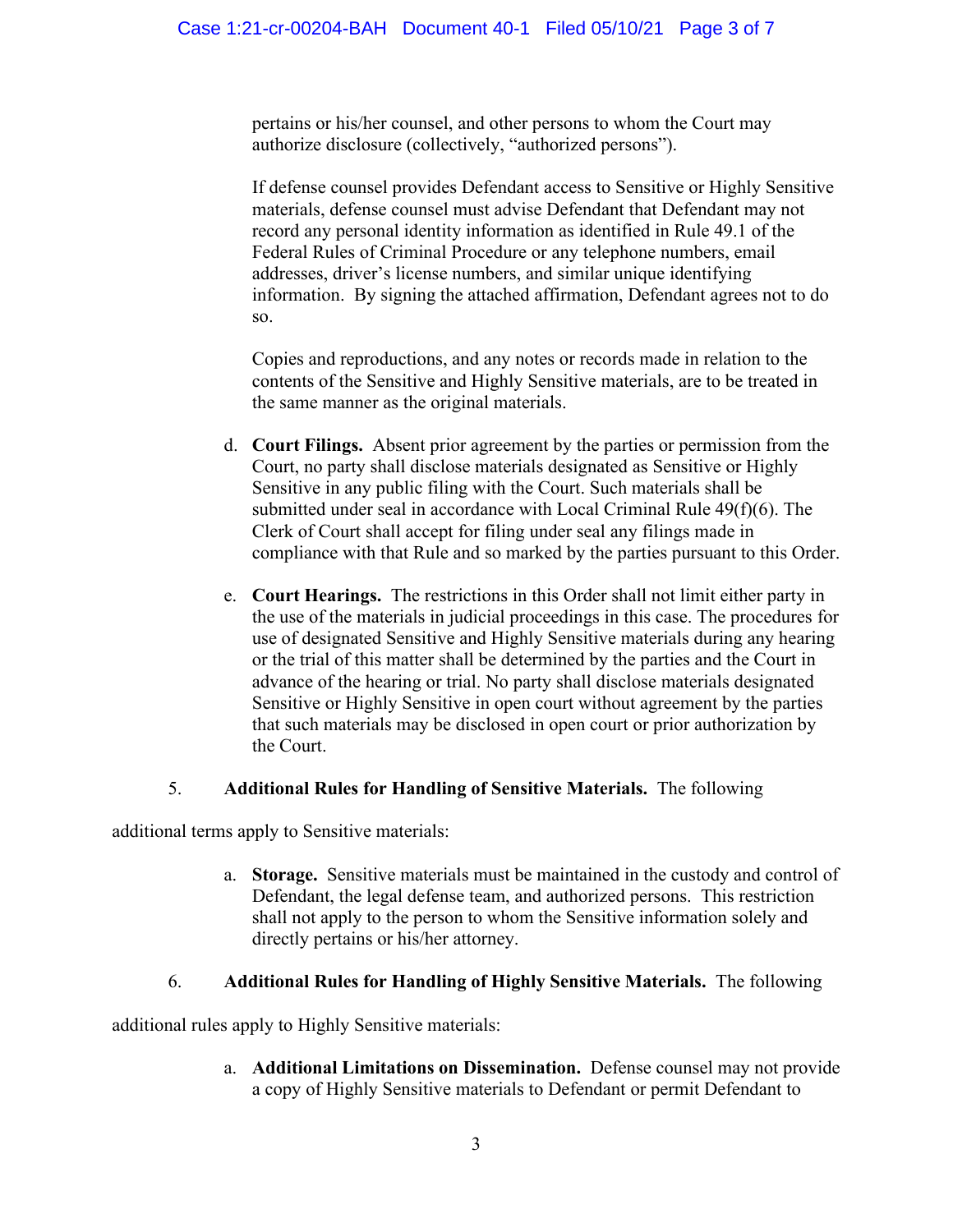view such materials unsupervised by defense counsel or an attorney, investigator, paralegal, or support staff person employed by defense counsel. The parties agree that defense counsel or an attorney, investigator, paralegal, or support staff person employed by defense counsel, may supervise Defendant by allowing access to Highly Sensitive materials through a cloudbased delivery system that permits Defendant to view the materials but does not permit Defendant the ability to download; provided that, prior to doing so, defense counsel first provides notice to the United States and allow the United States to file an objection with the Court if no agreement is reached.

- b. **Additional Limitations on Reproduction.** Counsel agrees that prior to showing materials to Defendant designated as Highly Sensitive, counsel or an attorney, investigator, paralegal, or support staff person employed by defense counsel will read Defendant the relevant parts of this Order, and remind Defendant of the consequences of violating the Order. If Defendant takes notes regarding Highly Sensitive materials, counsel or an attorney, investigator, paralegal, or support staff person employed by defense counsel must take reasonable steps to determine whether Defendant has copied any personal identity information as identified in Rule 49.1 of the Federal Rules of Criminal Procedure or any telephone numbers, email addresses, driver's license numbers, and similar unique identifying information.
- c. **Storage.** Highly Sensitive materials must be maintained in the custody and control of the legal defense team and authorized persons. This restriction shall not apply to the person to whom the Highly Sensitive information solely and directly pertains or his/her attorney.

### 7. **Viewing by Incarcerated Defendants.** If Defendant is in the custody of the

United States Marshals Service, defense counsel is authorized to provide a copy of discovery materials to the appropriate point of contact so that the defendant can view the discovery materials, subject to the terms of this Order.

8. **Disputes.** The parties shall make a good faith effort to resolve any dispute about a sensitivity designation before requesting the Court's intervention. The United States may agree to remove or reduce a sensitivity designation without further order of this Court. Whenever the redaction of specified information will resolve the basis for which a sensitivity designation was applied, the United States will agree to redaction, and such redaction will render the materials no longer subject to this Order. Any agreement to reduce or remove a sensitivity designation or to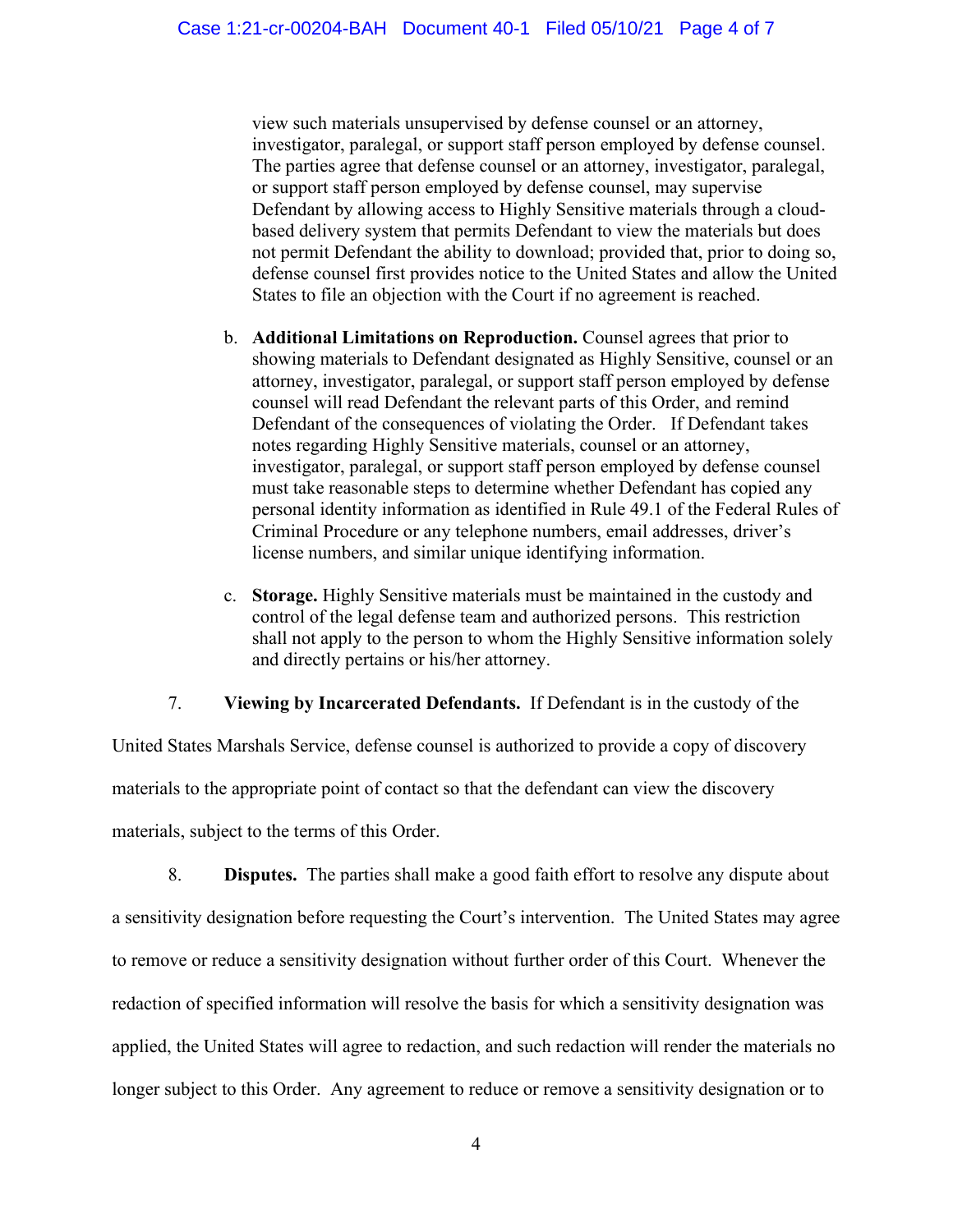#### Case 1:21-cr-00204-BAH Document 40-1 Filed 05/10/21 Page 5 of 7

redact specific information shall be memorialized in writing.

9. **Modification Permitted.** Nothing in this Order shall prevent any party from seeking modification of this Order nor prevent the defense from contesting a sensitivity designation. The parties agree that the burden of demonstrating the need for a protective order remains with the government at all times.

10. **Failure not Waiver.** The failure by the United States to designate any materials

as Sensitive or Highly Sensitive upon disclosure shall not constitute a waiver of the United States' ability to later designate the materials as Sensitive or Highly Sensitive but the

government must separately identify and memorialize the changed status of those materials in

writing.

11. **Automatic Exclusions from this Order.** This Order does not apply to materials

that:

- a. Are, or later become, part of the public court record, including materials that have been received in evidence in this or other public trials or hearings;
- b. Were derived directly from Defendant or that pertain solely to Defendant. Examples of such materials include Defendant's own financial records, telephone records, digital device downloads, social media records, electronic communications, arrest records, and statements to law enforcement; <sup>2</sup> and
- c. Materials that the defense obtains by means other than discovery.

#### 12. **Government's Discovery Obligations.** Nothing in this Order modifies the

United States' obligations at any stage of discovery in this case pursuant to Federal Rules of Criminal Procedure 16 and 26.2, Local Criminal Rule 5.1, 18 U.S.C. § 3500 (the Jencks Act), and the government's general obligation to produce exculpatory and impeachment information in

 $2$  Discoverable materials that were derived directly from Defendant or that pertain solely to Defendant are exempt from this Order regardless of whether the United States has designated any such materials as "Sensitive" or "Highly Sensitive" because the same materials are being provided or made available to co-defendants or other persons charged in connection with the events at the United States Capitol on January 6, 2021.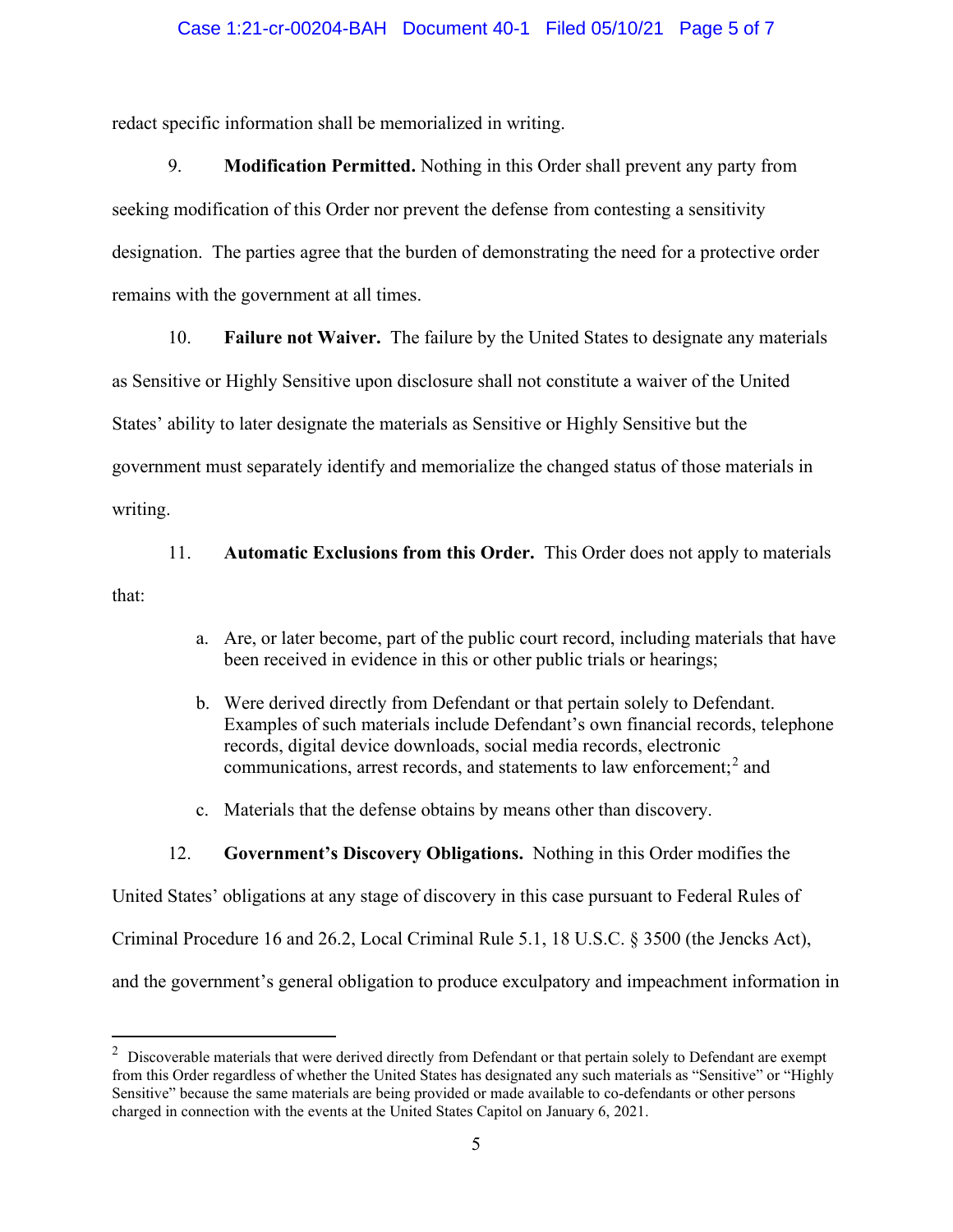#### Case 1:21-cr-00204-BAH Document 40-1 Filed 05/10/21 Page 6 of 7

criminal cases.

13. **Defense Counsel's Obligations.** Defense counsel must provide a copy of this Order to, and review the terms of this Order with, members of the legal defense team, Defendant, and any other person, before providing them access to Sensitive or Highly Sensitive materials. Defense counsel must obtain a fully executed copy of Attachment A before providing Defendant access to Sensitive or Highly Sensitive materials, and must file a copy with the Court within one week of execution.

14. **No Ruling on Discoverability or Admissibility**. This Order does not constitute a ruling on the question of whether any particular material is properly discoverable or admissible and does not constitute any ruling on any potential objection to the discoverability or admissibility of any material.

15. **Duration.** The terms of this Order shall remain in effect after the conclusion of this case and the parties shall be bound by it unless otherwise ordered by the Court.

**SO ORDERED** this day of May, 2021.

HONORABLE BERYL A. HOWELL United States District Judge

\_\_\_\_\_\_\_\_\_\_\_\_\_\_\_\_\_\_\_\_\_\_\_\_\_\_\_\_\_\_\_\_\_\_\_\_\_